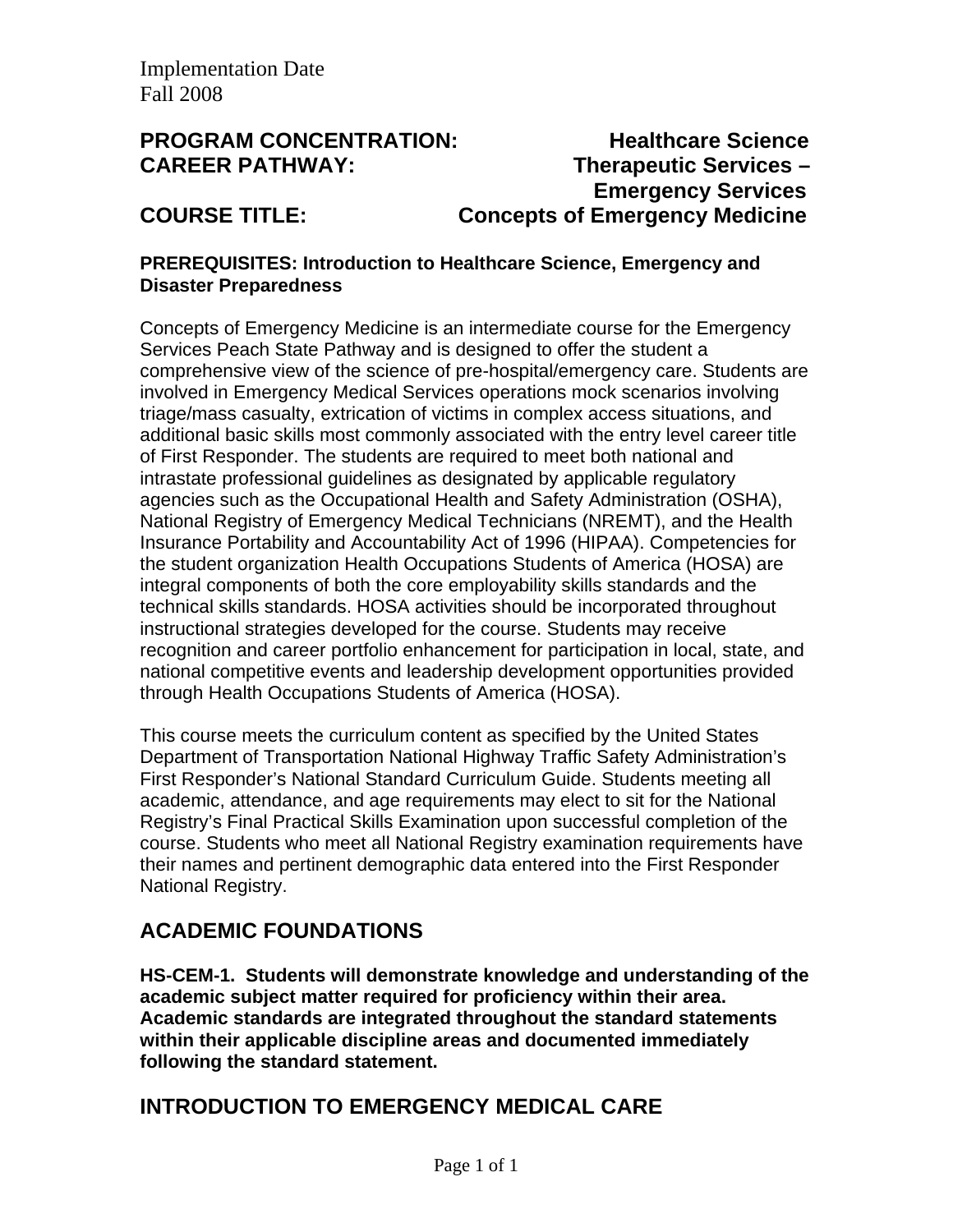#### **HS-CEM-2. Students will demonstrate an understanding of the overview of the Emergency Medical Services system including personnel training, certification, and responsibilities.**

- a. Discuss the history of Emergency Medical Services System.
- b. Differentiate between the levels of training and certification requirements of First Responder, Emergency Medical Technician-Basic, Emergency Medical Technician-Intermediate and Emergency Medical Technician- Paramedic.
- c. Differentiate between the roles and responsibilities of the First Responder, Emergency Medical Technician-Basic, Emergency Medical Technician-Intermediate, Emergency Medical Technician-Paramedic, and other public safety agencies such as law enforcement personnel and utility company employees.
- d. Evaluate the essential components of an Emergency Medical System.

## **WELL-BEING OF THE EMERGENCY MEDICAL SERVICES PROVIDER**

#### **HS-CEM-3. Students will evaluate the necessity of scene safety, emotional well-being, and stress management of the Emergency Medical Services provider.**

- a. Define, demonstrate, and use standard precautions as described in the rules and regulations set forth by the Occupational Safety and Health Administration (OSHA).
- b. Analyze the need to determine scene safety prior to attempting to provide any emergency medical care.
- c. Evaluate the utilization of personal protective equipment (PPE) necessary for each of the following situations: hazardous materials; rescue operations; violent scenes; crime scenes; electricity, water, and ice; exposure to blood borne pathogens; and exposure to airborne pathogens.
- d. Discuss the emotional aspects of emergency medical care and methods of reducing/alleviating stress.
- e. Demonstrate the correct handling and disposal of all sharps.
- f. Discuss medical oversight and differentiate between indirect (offline) medical control and direct (online) medical control.

# **MEDICAL, LEGAL, AND ETHICAL ISSUES**

#### **HS-CEM-4. Students will analyze the legal and ethical issues of Emergency Medical Services providers including First Responders and all levels of Emergency Medical Technicians.**

a. Discuss the various levels of scope of care for Emergency Medical Providers, including but not limited to: First Responder, Emergency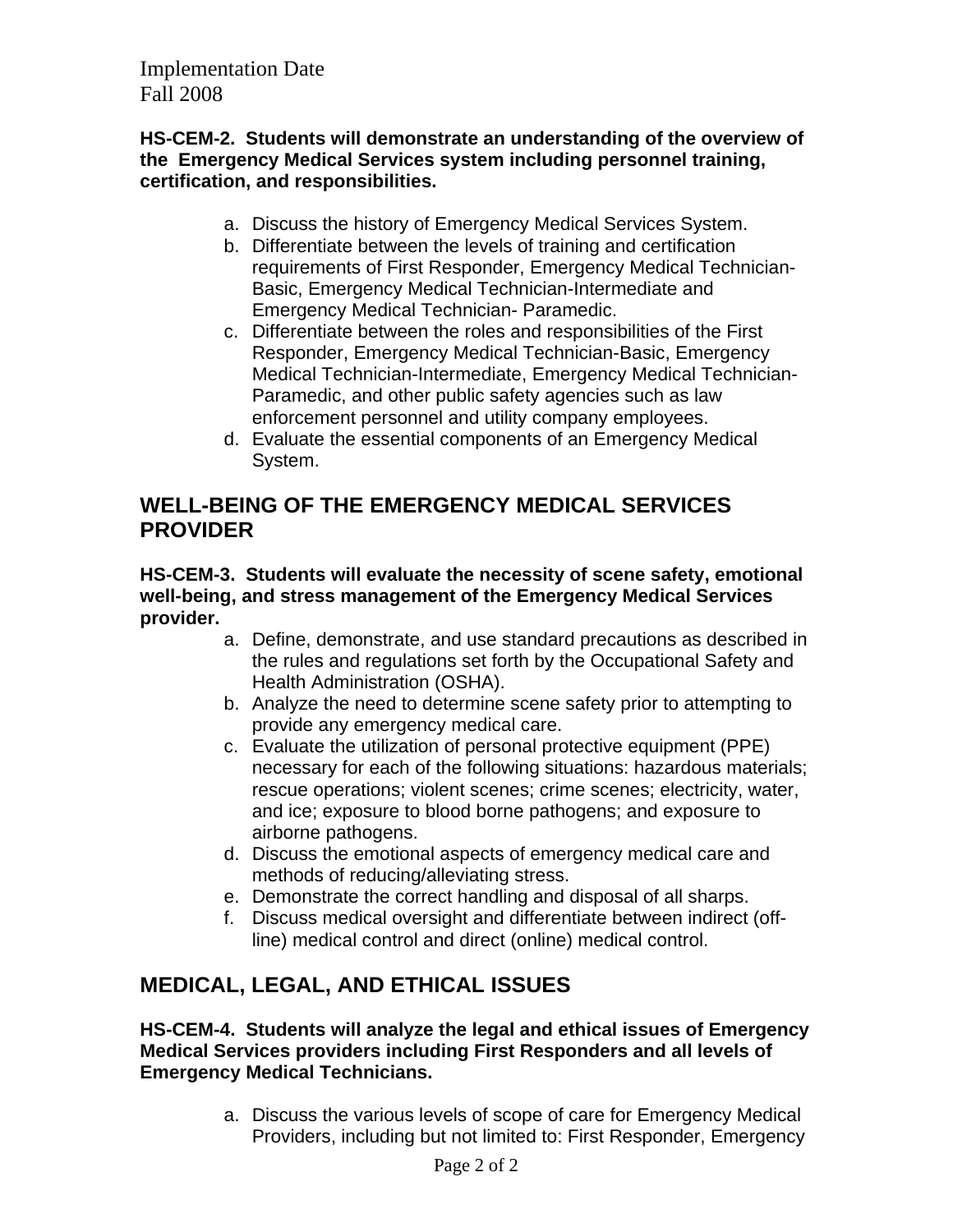Medical Technician-Basic, Emergency Medical Technician-Intermediate, and Emergency Medical Technician- Paramedic.

- b. Differentiate between "paid" First Responder's services and "volunteer" services.
- c. Analyze the legal impact of abandonment, negligence, battery, advanced directives, consent, refusals, and confidentiality.
- d. Verbalize the conditions that require an Emergency Medical Service Provider to notify local law enforcement officials.
- e. Define and discuss Medical Directive and Control.

## **ANATOMY AND PHYSIOLOGY**

#### **HS-CEM-5. Students will demonstrate knowledge of the different systems of the body and how they relate to patient care.**

- a. Summarize the importance of the Emergency Medical Services Provider's knowledge of the body's anatomy and physiology in relation to providing competent care and accurate communication to other health care providers.
- b. Demonstrate knowledge of the body's anatomy and physiology to provide competent patient care and accurate communication to other health care providers.

# **LIFTING AND MOVING**

#### **HS-CEM-6. Students will use necessary EMS equipment and will demonstrate the proper implementation of lifting and moving patients.**

- a. Demonstrate proper safety applications with correct body mechanics when transferring or packaging patients or objects, utilizing various emergency medical transfer devices.
- b. Differentiate and demonstrate emergency moves and nonemergency moves that may be utilized by the Emergency Medical Services Provider.
- c. Summarize the First Responder's role in packaging and carrying patients as identified by local jurisdiction and how it differs from the Emergency Medical Technician's.

## *ACADEMIC STANDARDS:*

*MM3P4. Students will make connections among mathematical ideas and to other disciplines.*

*MM3P5. Students will represent mathematics in multiple ways.*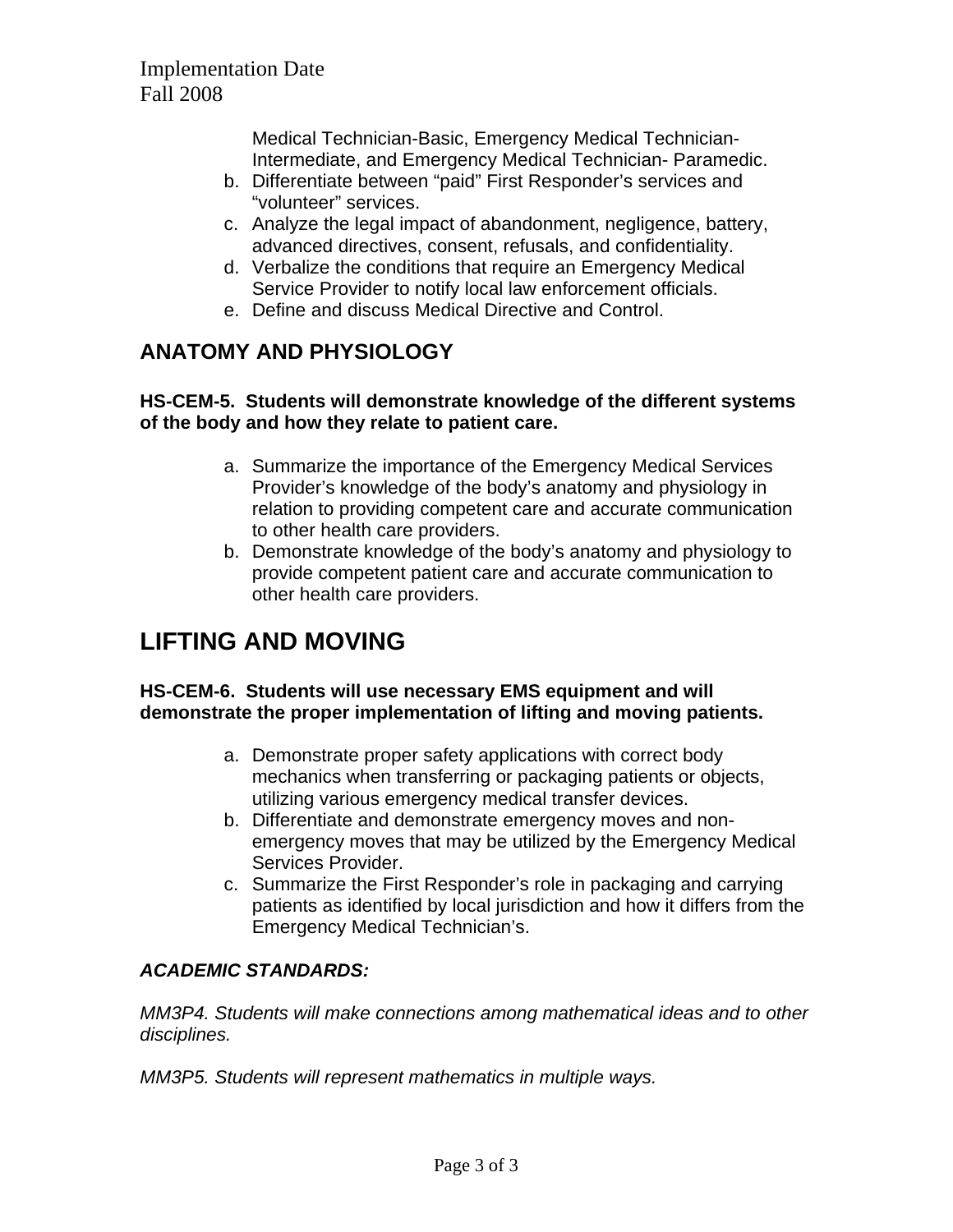## **AIRWAY MANAGEMENT**

#### **HS-CEM-7. Students will demonstrate the ability to manage an airway.**

- a. Explain the rationale for basic life-support, artificial ventilation, and airway protective skills taking priority over most other basic lifesupport skills.
- b. Differentiate between the signs of adequate breathing and of inadequate breathing.
- c. Relate the mechanism of injury to opening the airway.
- d. Demonstrate opening and maintaining a patent airway for adult, child, and infant victims.

## **SCENE SIZE-UP / PATIENT ASSESSMENT**

#### **HS-CEM-8. Students will accurately assess a patient's need for treatment.**

- a. Analyze the components of scene size-up.
- b. Describe common hazards found at the scene of a trauma and a scene involving a medical patient.
- c. Explain the rationale for identifying the need for additional help or assistance.
- d. Determine priorities of patient care and skills required to continue that assessment and management of the ill or injured patient.
- e. Describe and demonstrate the components of the physical exam, ongoing assessment, and assessment for external bleeding.
- f. Summarize the components of the SAMPLE history and demonstrate questioning a patient to obtain a SAMPLE history.
- g. Describe and demonstrate the First Responder "hand-off" report.
- h. Demonstrate the skills that should be used to obtain information from the patient, family, or bystanders at the scene.
- i. Demonstrate the ability to accurately assess, record, and report vital signs.
- j. Discuss the rationale for performing a focused history and a physical exam.
- k. Differentiate between the detailed physical exam of the trauma patient and that of the medical patient and demonstrate each.
- l. Demonstrate the rapid trauma assessment that should be used to assess a patient, based on mechanism of injury.

## **PUBLIC SAFETY COMMUNICATIONS**

**HS-CEM-9. Students will demonstrate the ability to communicate effectively through the various avenues within the EMS system.**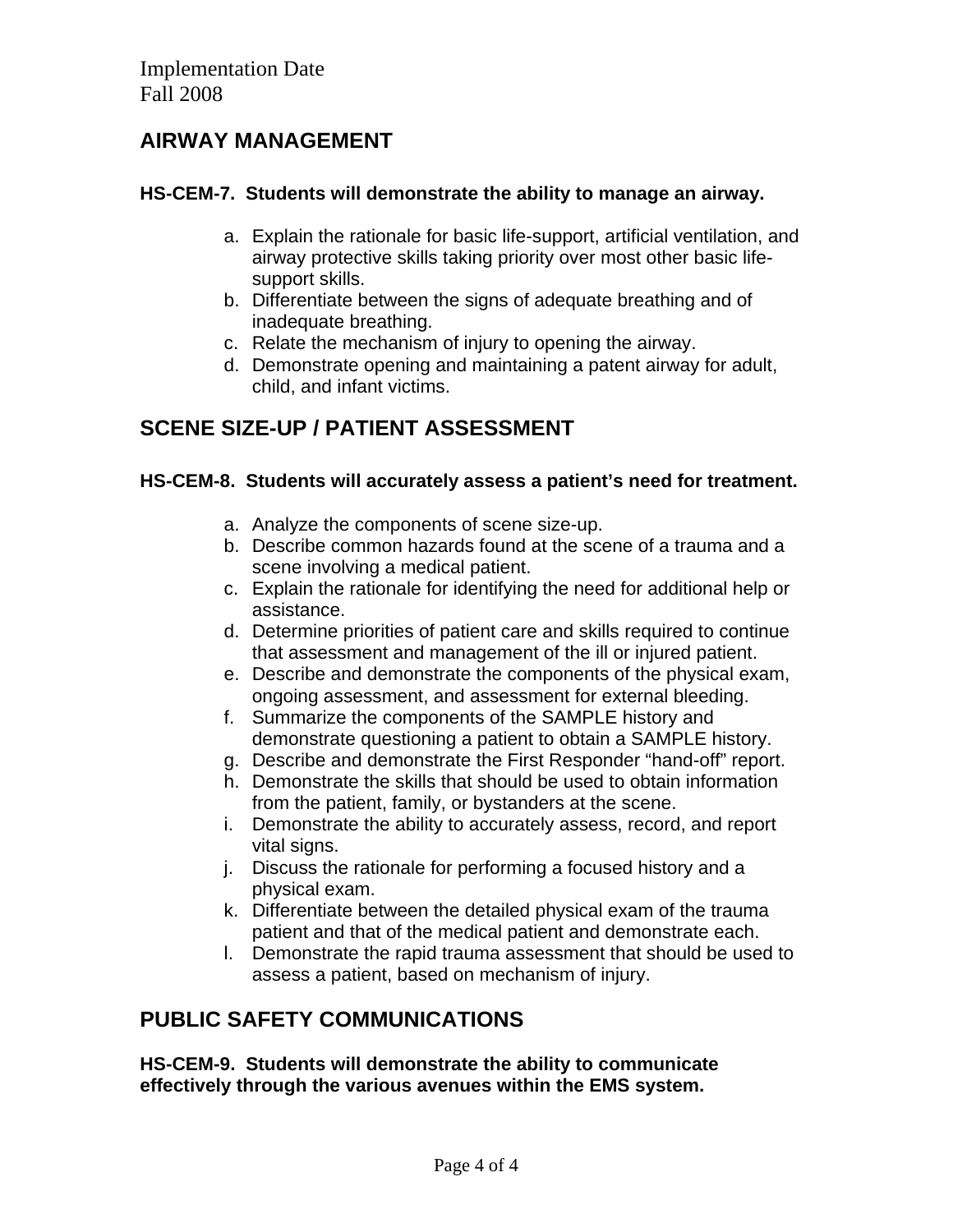- a. Demonstrate the appropriate use of public safety communications systems and equipment (fire pagers, two-way radios, scanners, etc.).
- b. Discuss confidentiality issues regarding the use of public safety communications equipment.
- c. Identify the essential components of the verbal report given to incoming public safety personnel and provide a brief, organized report that would be given to advance life-support providers arriving at the incident.
- d. Provide accurate, written documentation in the form of a field report or incident report in an accurate and timely manner.

### *ACADEMIC STANDARDS:*

*ELA11LSV1. The student participates in student-to-teacher, student-to-student, and group verbal interactions.* 

## **CARDIOVASCULAR EMERGENCIES**

#### **HS-CEM-10. Students will demonstrate the steps of Basic Life Support (BLS).**

- a. Differentiate between biological death and clinical death.
- b. Demonstrate cardiopulmonary resuscitation on an infant, a child, and an adult (simulate using manikins), utilizing personal protective devices and the use of standard precautions for disease prevention.
- c. Identify when cardiopulmonary resuscitation may be discontinued once it has been initiated.
- d. State the indications and contraindications for automated external defibrillation.
- e. Demonstrate the application, operation, and maintenance of an automated external defibrillator trainer.

## **MEDICAL, ENVIRONMENTAL, AND BEHAVIORAL EMERGENCIES**

#### **HS-CEM-11. Students will accurately assess and treat emergencies of a medical, environmental, and behavioral nature.**

a. Integrate the knowledge and skills necessary to assure the provision of necessary assessment of medical, respiratory, diabetic, environmental, and behavioral emergency patients, including but not limited to: seizures; upper airway obstruction and lower airway diseases; administration of oral glucose and assessment of blood glucose; heat/cold exposure; water-related emergencies; altered mental status; stroke; and psychological crisis.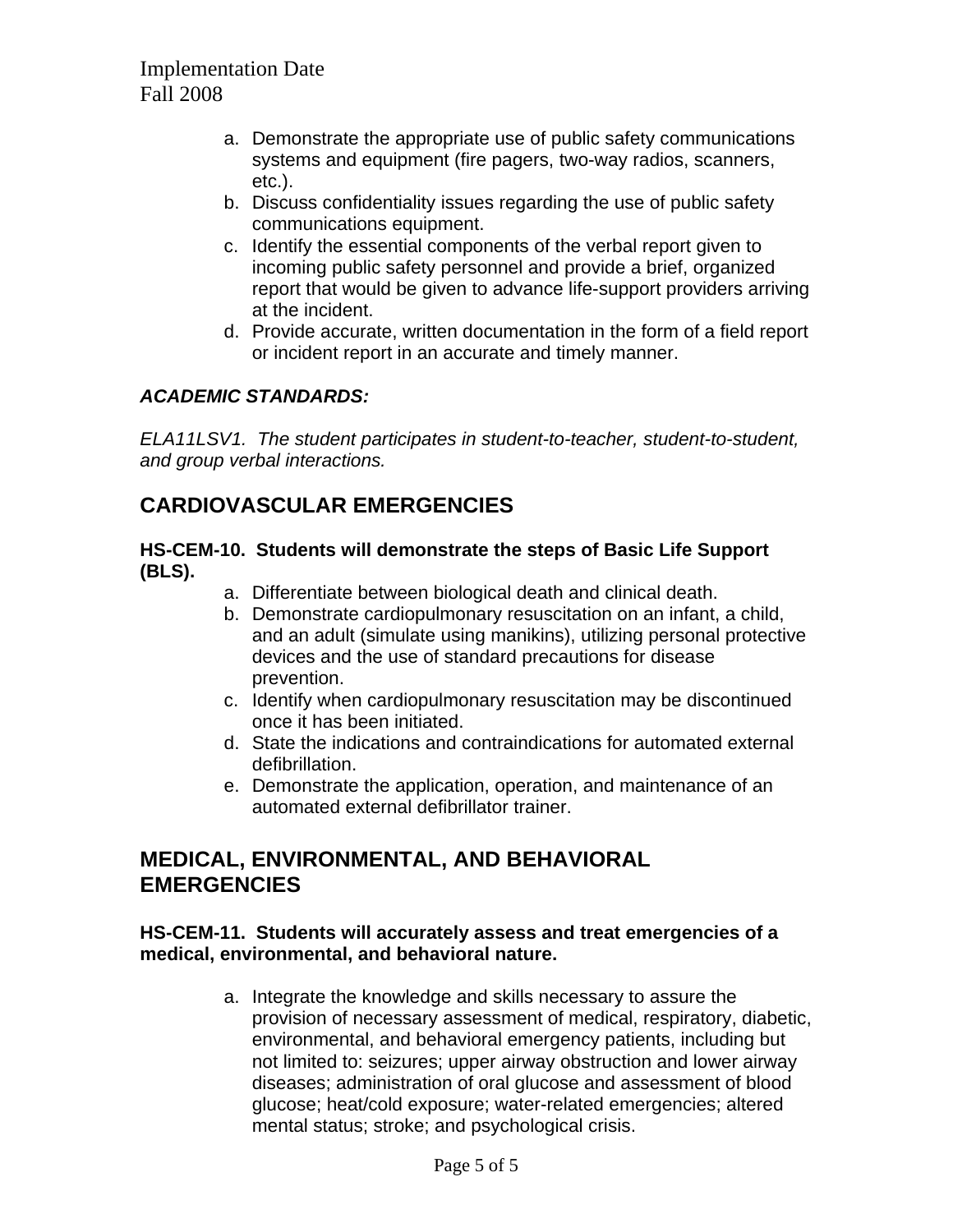- b. Demonstrate the skills necessary to provide emergency care of the patient suffering from (including but not limited to) seizures; upper airway obstruction and lower airway diseases; hypoglycemia and hyperglycemia; heat/cold exposure; water-related emergencies; altered mental status; stroke; and psychological crisis.
- c. Discuss the First Responder's role in the provision of emergency care and relief during weather disasters including tornado relief and shelters and hurricane/flood evacuations.

## **TRAUMA**

#### **HS-CEM-12. Students will accurately assess and treat patients with bleeding, soft-tissue, and musculoskeletal injuries.**

- a. Integrate the knowledge and skills necessary to assure the provision of necessary assessment of internal and external softtissue injuries (including but not limited to): arterial, venous, and capillary bleeds; external bleeding; shock; burns; blunt and penetrating trauma; chest wounds; abdominal injuries; and amputations.
- b. Demonstrate the skills applicable to the management of internal and external soft-tissue injuries utilizing personal protective equipment and standard precautions (including but not limited to): arterial, venous, and capillary bleeds; external bleeding; shock; burns; blunt and penetrating trauma; chest wounds; abdominal injuries; and amputations.
- c. Integrate the knowledge and skills necessary to assure the provision of necessary assessment of musculoskeletal injuries (including but not limited to): open, closed, painful, swollen, deformed extremity; fractures and dislocations; head and spinal cord injuries.
- d. Demonstrate the skills applicable to the management of internal and musculoskeletal injuries; utilizing personal protective equipment and standard precautions (including but not limited to): open, closed, painful, swollen, deformed extremity; fractures and dislocations; head and spinal cord injuries.
- e. Relate the mechanism of injury to potential injuries of the head and spine.

## **OBSTETRICS/GYNECOLOGY**

#### **HS-CEM-13. Students will recognize, assess, and treat obstetric and gynecological emergencies.**

a. Discuss the multiple services the Emergency Medical Services Provider must provide in caring for a pregnant patient—provide care for injuries, provide emotional support, provide for patient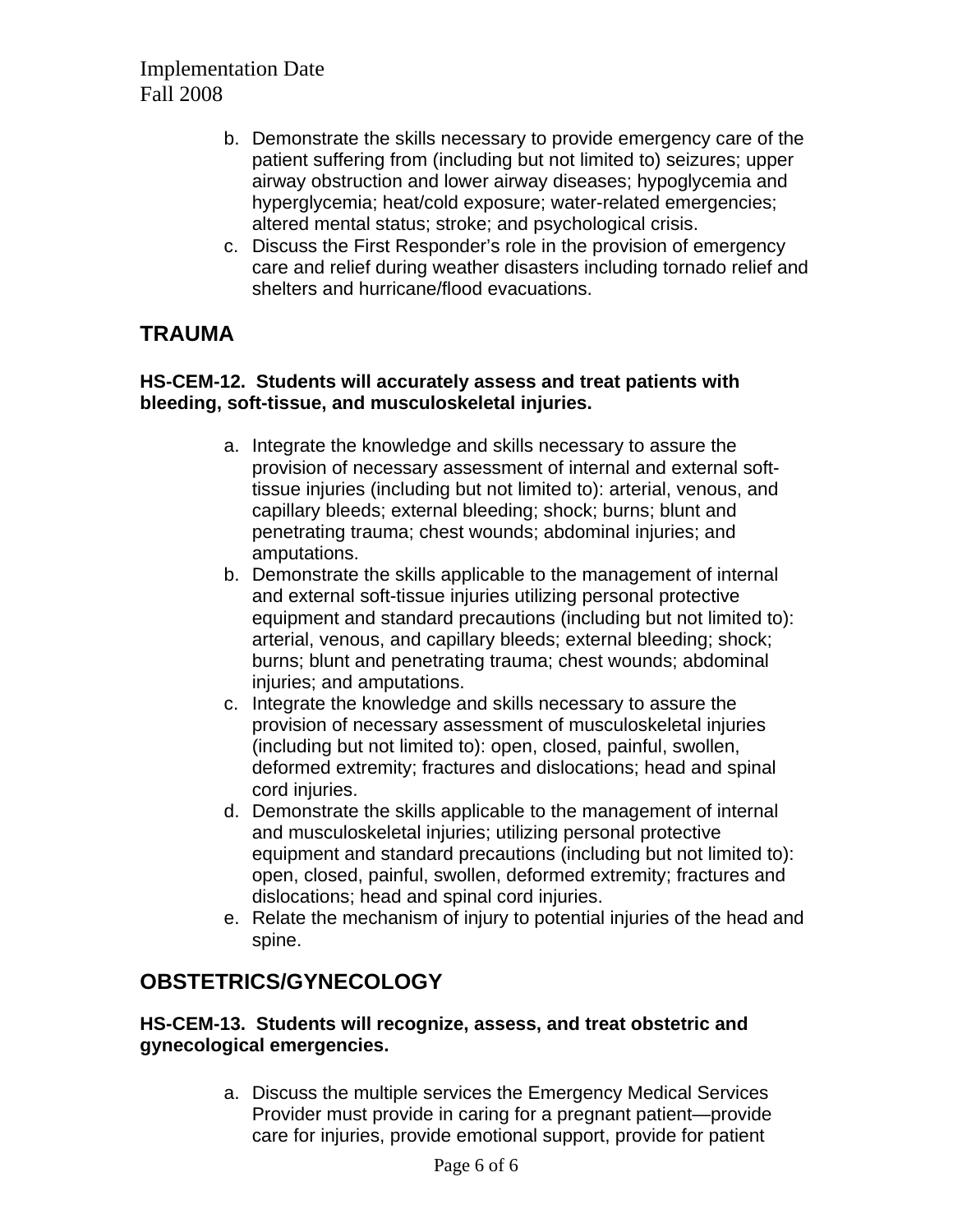dignity and protect her from embarrassment from onlookers— and explain the implications of caring for two patients in maternal/newborn care.

- b. Demonstrate how to time a contraction correctly.
- c. Recognize and manage imminent delivery utilizing the obstetric kit and demonstrate post delivery care of the mother and newborn to include neonatal resuscitation procedures (simulation).
- d. Discuss emergency care of the patient with the following gynecological emergencies: vaginal bleeding, breech birth, prolapsed cord, limb presentation, multiple births, premature births, and meconium staining of the amniotic fluid.
- e. Discuss special considerations given to the pregnant victim of sexual assault.

## **INFANTS AND CHILDREN**

#### **HS-CEM-14. Students will identify, assess, and treat infants and children with medical, traumatic, and environmental emergencies.**

- a. Summarize the developmental considerations affecting the provision of emergency care for each of the following age groups: infants, toddlers, preschool, school age, and adolescent.
- b. Discuss the differences in the response of an ill or injured pediatric patient to that of an ill or injured adult patient.
- c. Demonstrate the assessment and emergency medical care procedures for the pediatric trauma/medical patient(s) to include: respiratory distress/failure, cardiac arrest, shock, and seizures.
- d. Summarize the indicators of child abuse/neglect and describe the Emergency Medical Services Provider's legal responsibilities in suspected cases of abuse/neglect.
- e. Analyze the provider's own emotional response to caring for infants or children and recognize the need for debriefing following a difficult call involving an infant or child.
- f. Demonstrate a caring attitude and empathy when providing emergency medical care for pediatric patients and in communicating with their parents/guardians.
- g. Place the interests of the infant and child with an illness or injury as the foremost consideration when making any and all patient care decisions.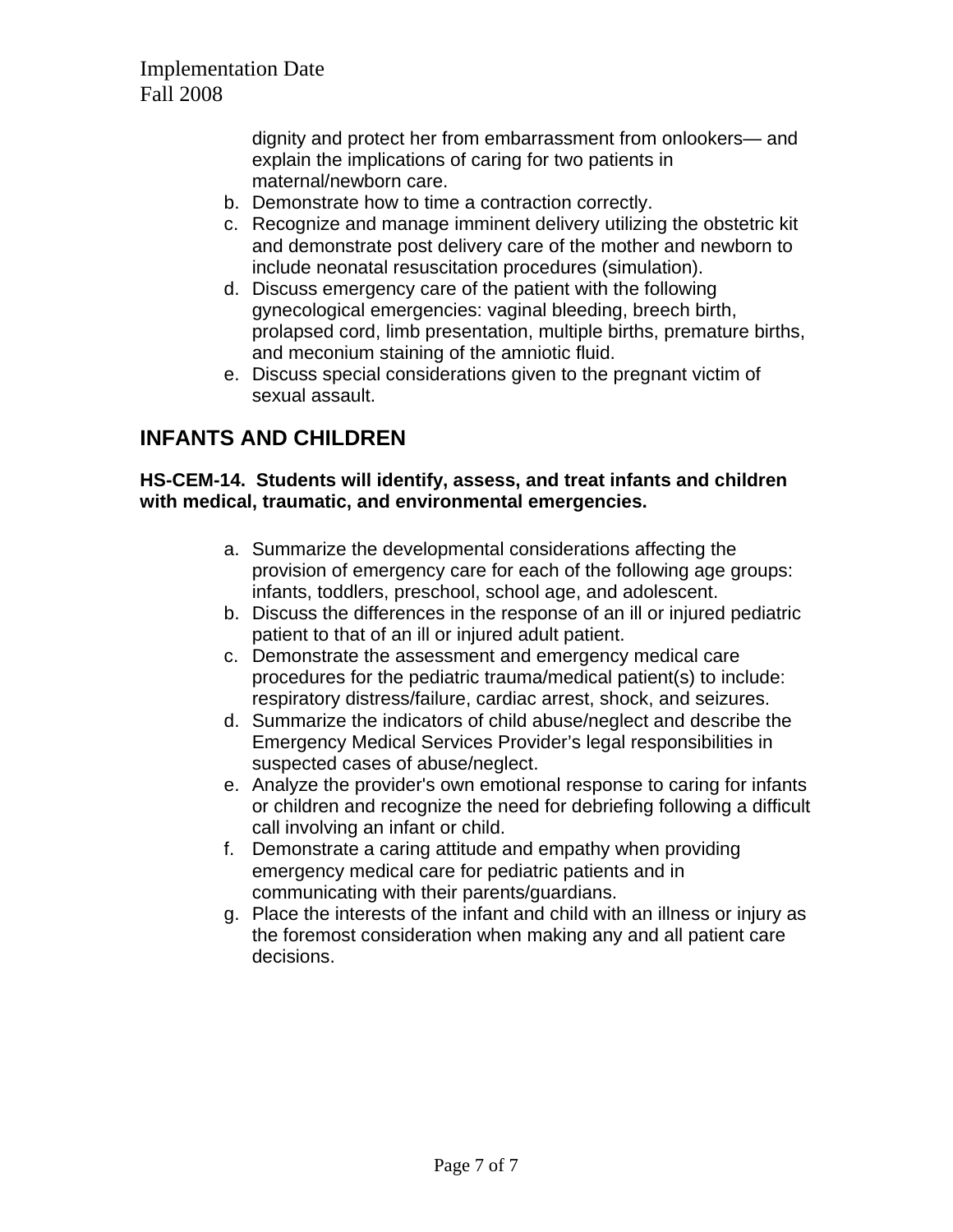## **EMS OPERATIONS – GAINING ACCESS / EXTRICATION / TRIAGE / HAZARDOUS MATERIALS**

**HS-CEM-15. Students will demonstrate the ability to effectively manage a scene, using components of access, extrication, triage, and hazardous materials.** 

- a. Discuss the phases of out-of-hospital rescues and evaluate various methods of gaining access to victims, distinguishing between simple and complex access.
- b. Define the fundamental components of extrication and discuss the role of the Emergency Medical Services Provider.
- c. Identify what equipment is required for personal safety during extrication and analyze the proper use of medical/non-medical equipment needed to respond to an extrication call.
- d. State the steps that should be taken to protect the patient during extrication.
- e. Discuss the criteria for a multiple casualty situation and the role of the First Responder in assisting with management of the incident.
- f. Summarize the components of basic triage (modified START plan) and demonstrate in a given scenario of mass-casualty incidence.
- g. Discuss the circumstances that usually require a helicopter/medevac unit transport and demonstrate how to set up the landing zone for a helicopter/medevac unit.
- h. State the information the First Responder must be prepared to provide the medevac unit.
- i. Demonstrate the steps for approaching and managing a hazardous scene while providing for personal, team, and bystanders' safety (simulation).

## **PHARMACOLOGY/OXYGEN THERAPY**

#### **HS-CEM-16. Students will understand the rules of pharmacology: giving and assisting with medications and routes of medications, including proper techniques for use of oxygen therapy.**

- a. Define pharmacology, over-the-counter drugs, prescription drugs, indications, and contraindications.
- b. Summarize the rules for giving or assisting the patient with any medication.
- c. Evaluate the different routes for giving a medication.
- d. Discuss why oxygen is considered a medication and the impact of local protocols and medical oversight governing the administration of oxygen by the First Responder.
- e. Analyze the disadvantages or hazards of oxygen therapy.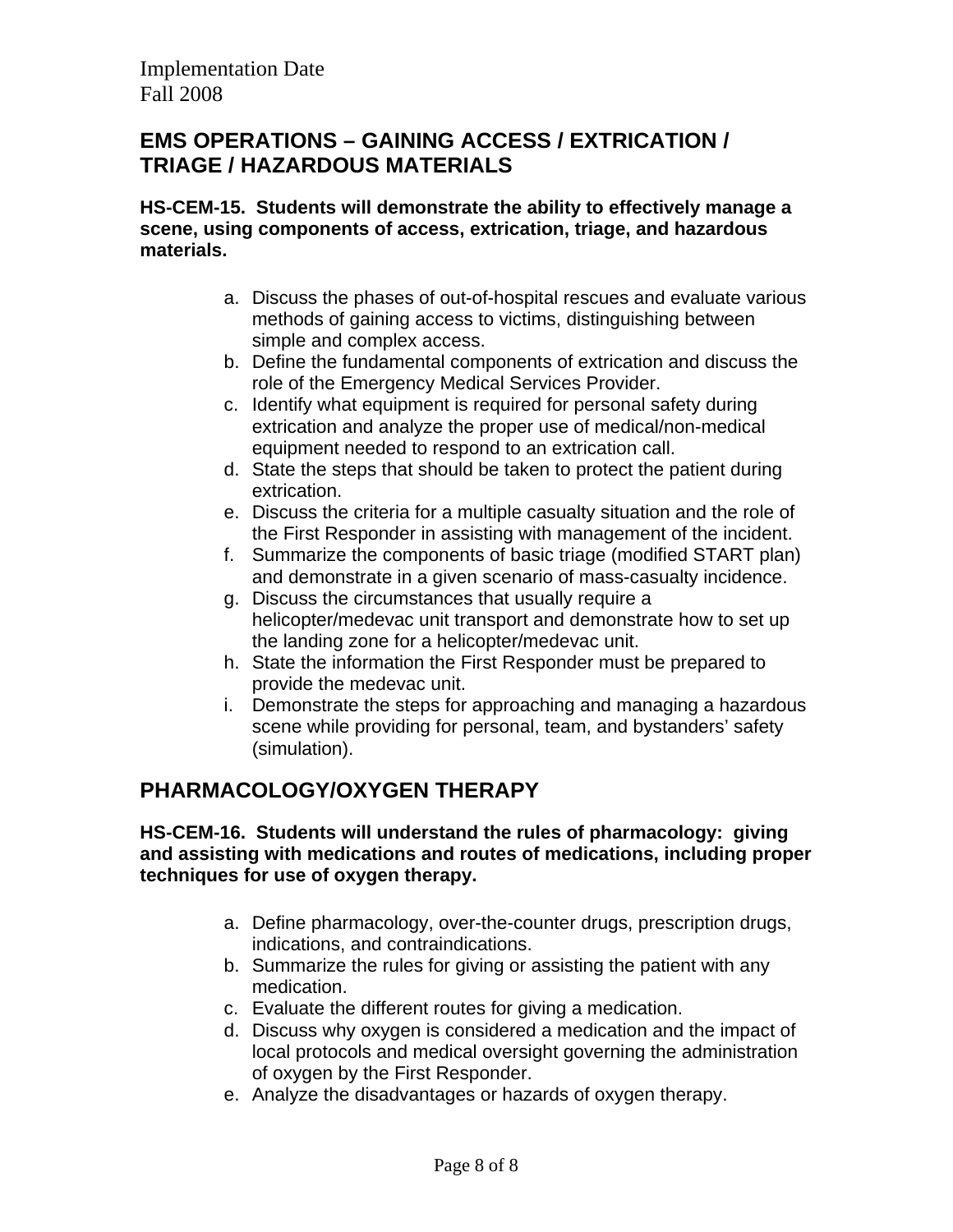- f. Identify the components of oxygen delivery systems and compare types of oxygen cylinders including the regulators, flowmeters, and humidifiers.
- g. Demonstrate the use of all safety guidelines when working with oxygen cylinders.
- h. Calculate the duration of flow for both D and E cylinders individually and discuss the general guidelines for oxygen dosages for patients involved in trauma, childbirth, medical, and environmental emergencies.
- i. Identify oxygen delivery devices for breathing patients including nasal cannula, venturi mask, and non-rebreather masks.
- j. Demonstrate the preparation and correct operation of an oxygen delivery system to provide oxygen to an adult, an infant, and a child (simulations).
- k. Demonstrate the steps in discontinuing oxygen.

#### *ACADEMIC STANDARDS: The following academic standards are integrated throughout the HS-CEM Standards.*

*SAP. Students will analyze anatomical structures in relationship to their physiological functions.* 

*SAP2. Students will analyze the interdependence of the integumentary, skeletal, and muscular systems as these relate to the protection, support and movement of the human body.*

*SAP3. Students will assess the integration and coordination of body functions and their dependence on the endocrine and nervous systems to regulate physiological activities.*

*SAP4. Students will analyze the physical, chemical, and biological properties of process systems as these relate to transportation, absorption and excretion, including the cardiovascular, respiratory, digestive, excretory and immune systems.*

*SAP5. Students will analyze the role of the reproductive system as it pertains to the growth and development of humans.*

*ELA11C1. The student demonstrates understanding and control of the rules of the English language, realizing that usage involves the appropriate application of conventions and grammar in both written and spoken formats.* 

## **CTAE Foundation Skills**

The Foundation Skills for Career, Technical and Agricultural Education (CTAE) are critical competencies that students pursuing any career pathway should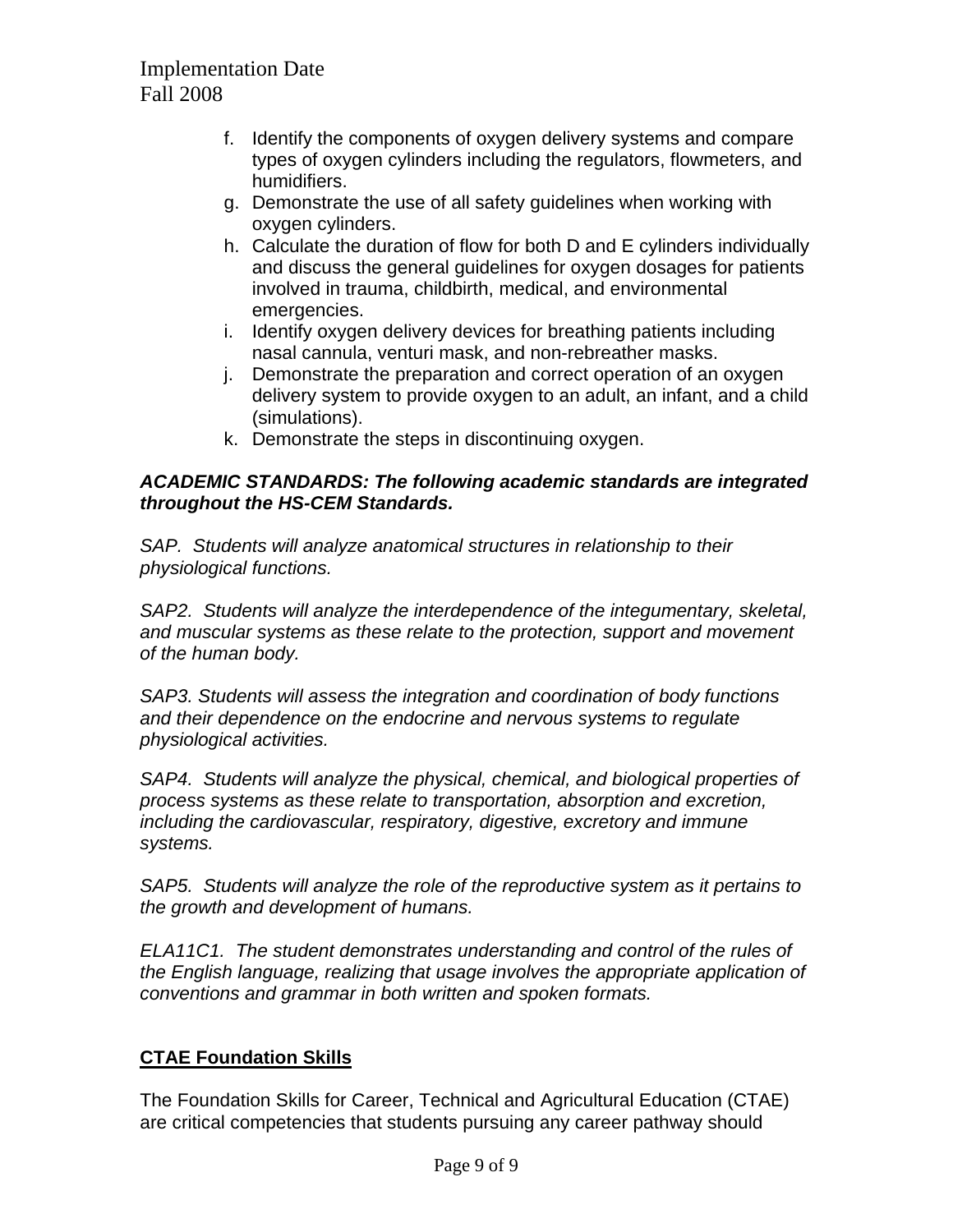exhibit to be successful. As core standards for all career pathways in all program concentrations, these skills link career, technical and agricultural education to the state's academic performance standards.

The CTAE Foundation Skills are aligned to the foundation of the U. S. Department of Education's 16 Career Clusters. Endorsed by the National Career Technical Education Foundation (NCTEF) and the National Association of State Directors of Career Technical Education Consortium (NASDCTEc), the foundation skills were developed from an analysis of all pathways in the sixteen occupational areas. These standards were identified and validated by a national advisory group of employers, secondary and postsecondary educators, labor associations, and other stakeholders. The Knowledge and Skills provide learners a broad foundation for managing lifelong learning and career transitions in a rapidly changing economy.

- **CTAE-FS-1 Technical Skills:** Learners achieve technical content skills necessary to pursue the full range of careers for all pathways in the program concentration.
- **CTAE-FS-2 Academic Foundations:** Learners achieve state academic standards at or above grade level.
- **CTAE-FS-3 Communications:** Learners use various communication skills in expressing and interpreting information.
- **CTAE-FS-4 Problem Solving and Critical Thinking:** Learners define and solve problems, and use problem-solving and improvement methods and tools.
- **CTAE-FS-5 Information Technology Applications:** Learners use multiple information technology devices to access, organize, process, transmit, and communicate information.
- **CTAE-FS-6 Systems:** Learners understand a variety of organizational structures and functions.
- **CTAE-FS-7 Safety, Health and Environment:** Learners employ safety, health and environmental management systems in corporations and comprehend their importance to organizational performance and regulatory compliance.
- **CTAE-FS-8 Leadership and Teamwork:** Learners apply leadership and teamwork skills in collaborating with others to accomplish organizational goals and objectives.
- **CTAE-FS-9 Ethics and Legal Responsibilities:** Learners commit to